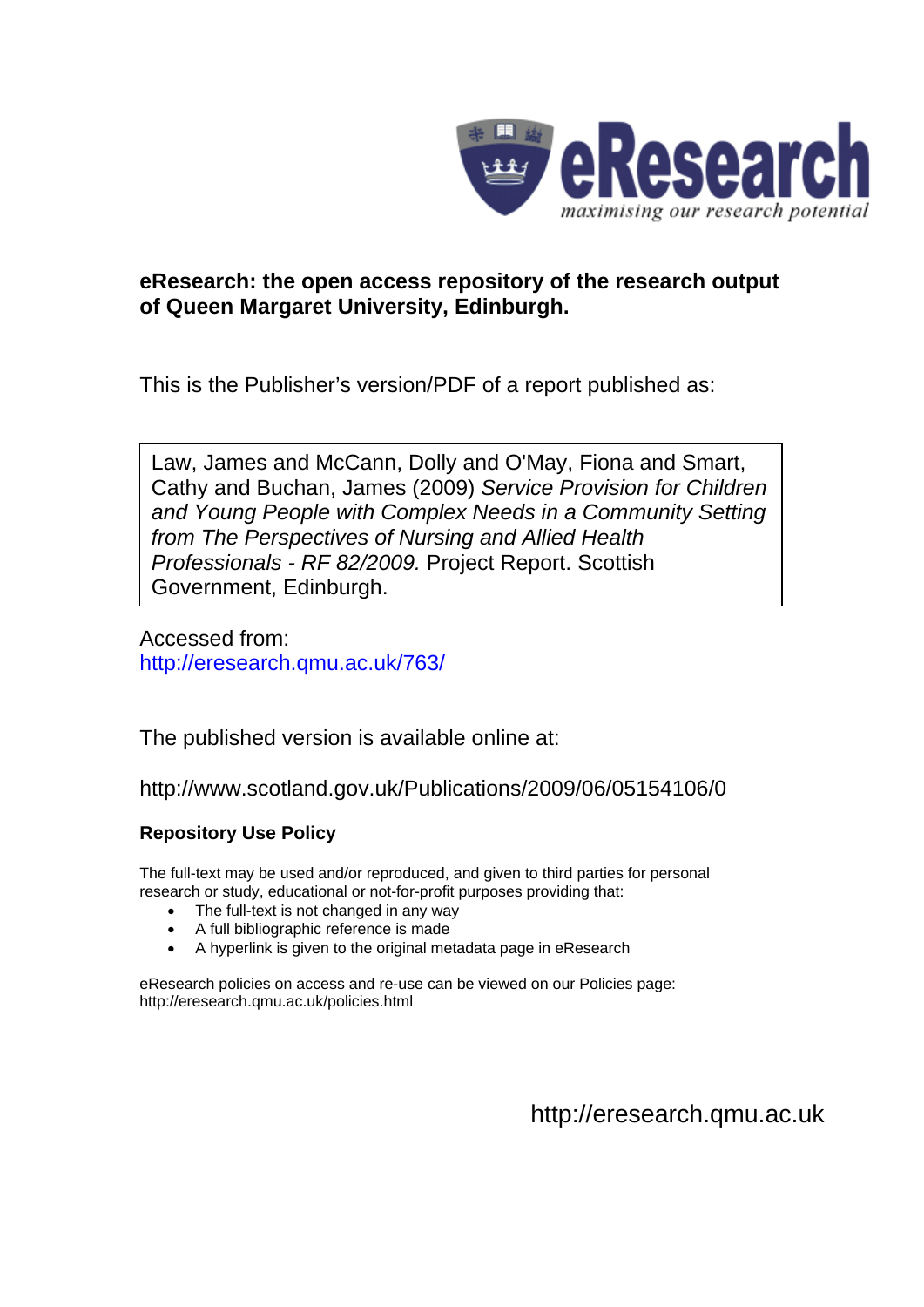

# **Health & Community Care**

# **Service Provision for Children and Young People with Complex Needs in a Community Setting from The Perspectives of Nursing and Allied Health Professionals**

James Law, Dolly McCann, Fiona O'May, Cathy Smart, James Buchan

Researchers at Queen Margaret University, Edinburgh were commissioned by the Health Department in the Scottish Government to provide a picture of the key issues facing Nurses and Allied Health Professionals in the provision of services for children and young people with complex needs across Scotland. Drawing on data from four health boards, the report links together information from workforce development plans, a survey of practitioners and a series of detailed interviews with practitioners and managers.

### **Main Findings**

- Although the number of children and young people (CYP) with complex needs is relatively low, they present challenges to service providers because of the range of services involved and the level of expertise required to meet their needs.
- Provision for CYP with complex needs is characterised by a multiplicity of practitioners working in a variety of settings including schools, nurseries, health centres and the home.
- There was a high level of commitment to joint working both within and across service providers however, a number of gaps in service provision were identified namely transitions between health and educational provision, between acute and community, respite, and palliative care and "out of hours" provision.
- The survey identified a lack of knowledge relating to complex needs. In some cases this related to a lack of specialised knowledge, in others it related to the need for essential training in paediatrics and matters concerning the family.
- **■** While there was agreement about the development of flexible, family-centred services, concern was expressed about the balance between expert and generalist provision for families and about the way in which practitioners and carers were educated and trained to deliver such services.
- Concern was expressed about the high level of inequity of service delivery. In part, this was a problem for those with a reduced access to services, such as those in remote and rural areas, and those who were socially disadvantaged, but it was also an issue where the level of services was dictated by proximity to specialist hospital facilities.
- Although staff were clearly responding to the changing needs of families of CYP with complex needs, concern was expressed about the impact of the changing and sometimes contradictory policy on managers and practitioners, and the implications that this may have for service implementation.
- Considerable progress has been made towards integration of services for CYP both within and between sectors. Nevertheless, there remain a number of obstacles to further development of integrated working, e.g. funding and communication systems.
- There was a perceived need for better sharing of information across agencies at a practitioner level to facilitate service integration and to improve the experience of CYP and their families.
- There was also a need for better use of information systems to support a shared record for CYP with complex needs which is accessible by health, education and social care providers throughout Scotland.
- Although service changes were being made across Scotland to meet the needs of CYP with complex needs, there was a very limited evidence base to inform such changes. More research is needed on the relative effectiveness of different models of provision.

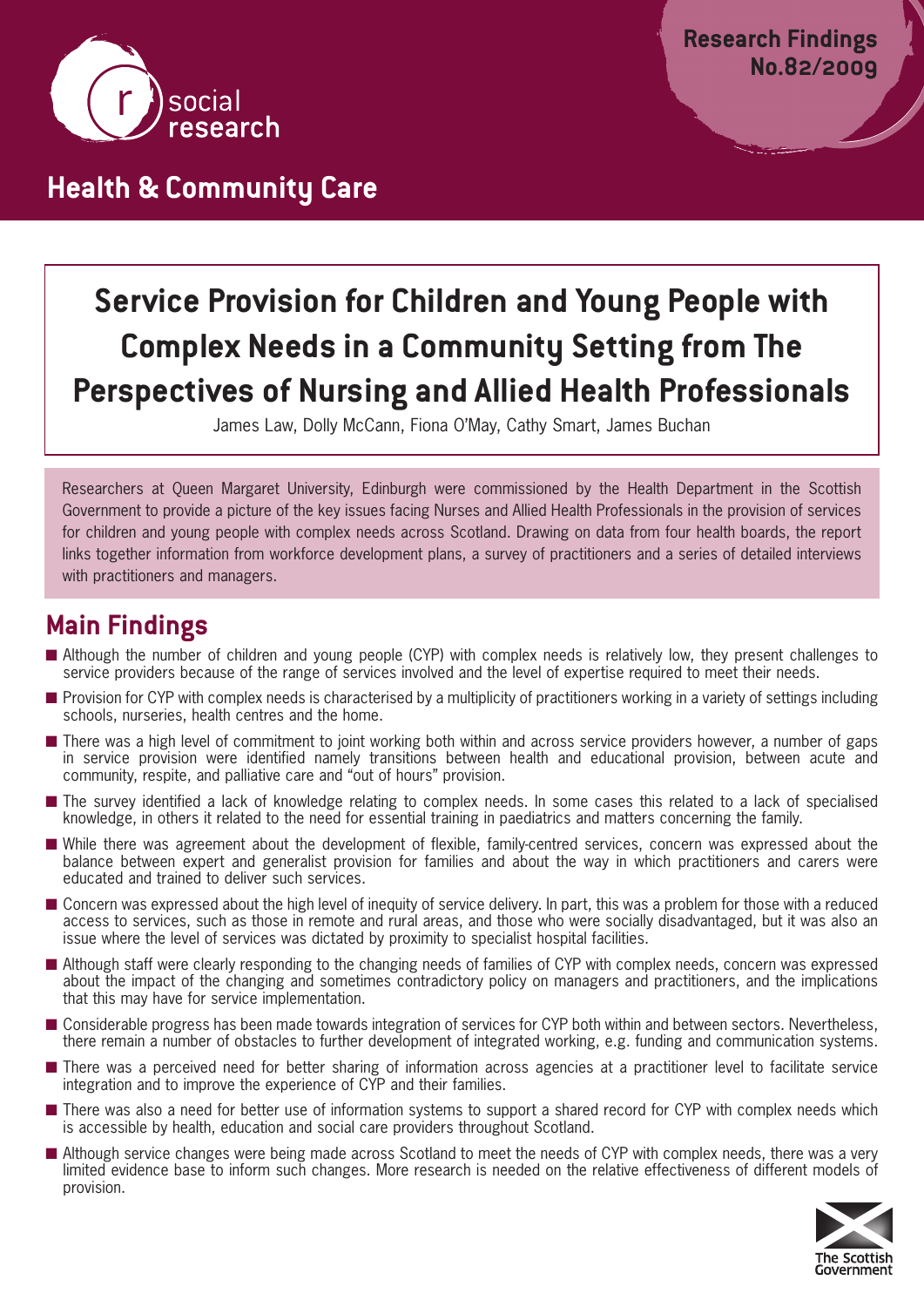# **Background**

Health services for CYP with complex needs are changing in terms of both service delivery and service provision. There is an increased focus on person centred care, prevention and locally based community services. The organisation and delivery of Community Nursing is also changing which will impact on children's services.

The role of Nursing and Allied Health Professionals<sup>1</sup> (NAHPs) is seen as crucial in providing services for CYP with complex needs in a variety of settings. The Scottish Government, therefore commissioned research to better understand whether NAHPs have the necessary capacity, knowledge and skills to meet the increasing demands placed on them.

The objectives of the research were to

- Review the UK and international literature on the models of care for CYP with complex needs in the community.
- Present a picture of where CYP currently receive care (multi-agency); knowledge and skills involved in providing that care, and the issues facing the service.

### **Who has complex needs?**

The term complex needs encompasses children with a range of conditions and medical needs. A definition agreed by the Complex Needs Group, Scotland (ISD 2006a) is:

*"A child with multiple and complex disabilities has at least two different types of severe or profound impairment such that no one professional, agency or discipline has a monopoly in the assessment and management".*

*Delivering a Healthy Future* states that there are approximately 7000 CYP with a range of complex needs at any one time in Scotland but this figure needs to be kept under review as criteria change. For example, it will decrease if only the most stringent criteria are applied, on the other hand, it is likely to increase with increasing survival rates of pre-term infants; those born with congenital impairments and cancer; and the improved prognosis for children with chronic diseases, over 85% of whom survive into adulthood.

# **Who works with children and young people with complex needs in the community?**

CYP with complex needs may come into contact, at any one point, with as many as ten different professionals and several agencies (*Abbott et al*, 2005). The agencies concerned include health, social care services and education, together with extensive input from the voluntary and non-statutory sector. NAHPs play a considerable role in service delivery both in hospital and in the community.

Many of these children have daily care needs which are provided through social services (care assistants to social workers) and educational needs provided through special needs and school nurses, classroom teachers, and teaching assistants.

Family members play a central role in caring for children with complex needs. The presence of a child with complex needs may have a dramatic effect on the family dynamics and circumstances. NAHPs play an important role in educating and supporting families to care for their child alongside other family members.

### **Methodology**

This project was conducted in 2 phases:

**Phase 1** of the project involved a literature review and analysis of health board workforce data. Four overarching themes of direct relevance to the aims of the study were identified: integration within and between services; knowledge and skills; equity; and communication and information sharing. These themes were incorporated into the research tools used in Phase 2.

**Phase 2** involved an exploration of the nature, role and models of NAHPs services for CYP with complex needs in the community in 4 contrasting health board areas in Scotland. This work involved:

- Telephone interviews with senior managers (n=7).
- A questionnaire survey of lead managers and grass roots practitioners including representatives from school nursing, looked after children, community children's nursing, physiotherapy, occupational therapy and speech and language therapy. 33 out of 107 questionnaires were returned, a response rate of 31%.
- 4 focus groups with NAHP exploring issues raised in the survey, supplemented by 4 interviews where focus groups were not possible.

<sup>1</sup> The Allied Health Professionals in Scotland are:- Art Therapists, Dieticians, Drama Therapists, Music Therapists, Occupational Therapists (OTs), Orthoptists, Orthotists, Physiotherapists, Prosthetists, Podiatrists, Diagnostic Radiographers, Therapeutic Radiographers, Speech and Language Therapists (SLTs).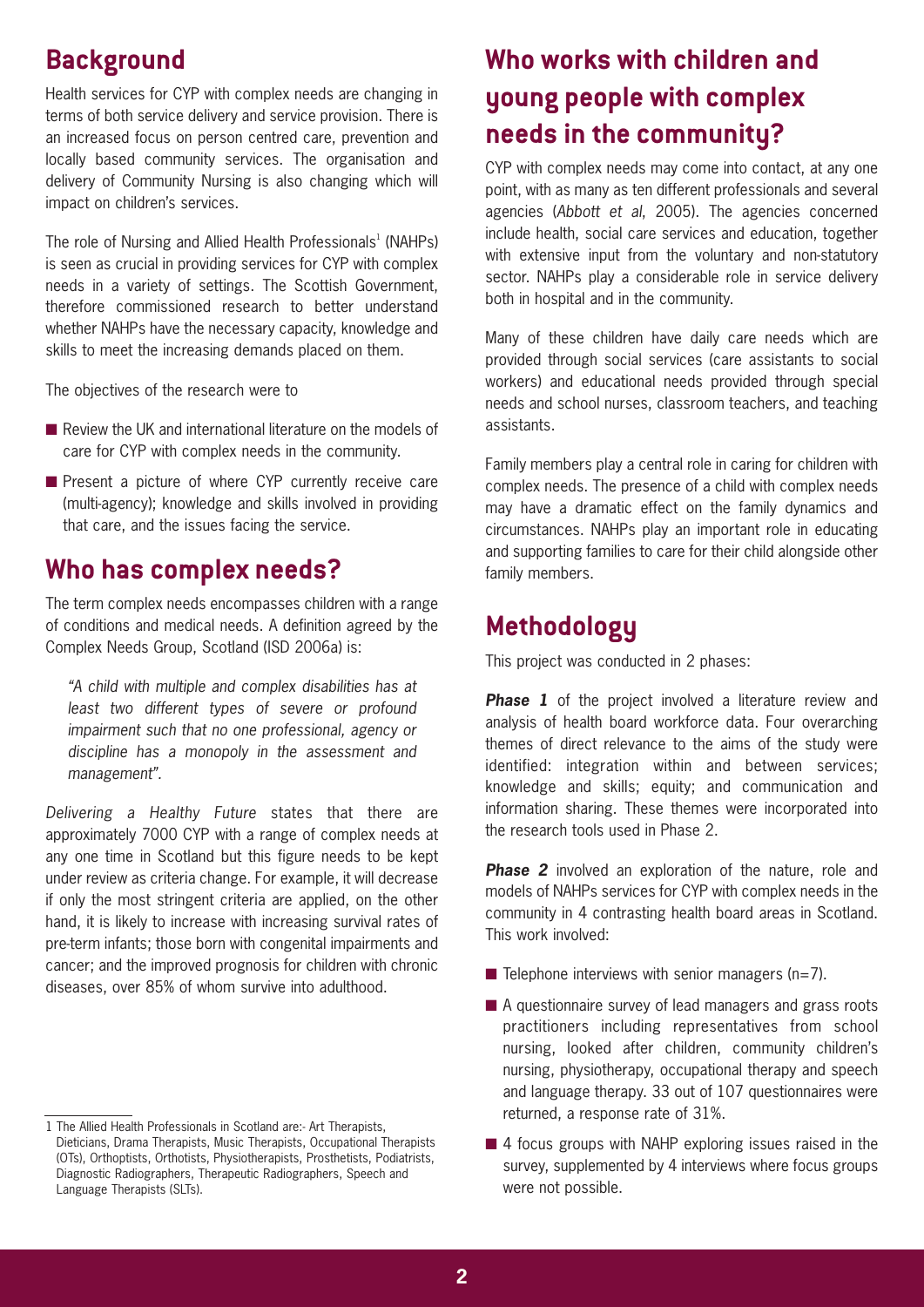The issues explored included topics identified in the literature:

- the range of NAHPs involved
- the settings within which they work
- type of interventions, generalist or specialist, predictable or unpredictable requirements e.g. crisis intervention, critical incidents;
- **■** expertise, experience, and ongoing educational needs and skill mix requirements:
- the nature of unmet healthcare needs:
- issues associated with management, staffing and funding arrangements;
- existing strategies for joint and integrated working between service providers;
- constraints and supportive influences related to service provision and partnership working;
- recent or planned changes to existing service provision;
- examples of good practice.

#### **Limitations of study**

The low response rate to the survey means the findings should be treated with caution.

### **Findings**

These are based on the work carried out in phase 2 and are reported under 4 main headings:

#### **Integration and delivery of services**

Provision for CYP with complex needs was characterised by a multiplicity of practitioners working in a great many settings (residential accommodation, nursery, primary and secondary schools, community centres, health centres and the home). Typically, the majority of respondents worked with a variety of client groups and were not working exclusively with CYP with complex needs.

The majority of respondents were positive about the way the services were developing. Their concerns were funding, education and skills, recruitment and staff retention. An assigned key worker was identified within the literature review and by respondents as an example of good practice and as a preferred approach to providing a participatory, continuous and consistent quality of care. A key worker need not be a nurse or allied health professional and could be selected by both the parent/carer and child or young person, based on a set of agreed criteria.

Partnership working was endorsed by all staff, but it was felt there was a need for more leadership in the implementation of joint working practices.

CYP with complex needs are increasingly managed in the community and this has implications for the transfer of resources from acute to community settings to ensure that quality services are delivered to the right person and at the right time.

There was evidence that practitioners were using, or were moving towards, a person centred model of care, with the child and the family at the centre. This increases the need to integrate services, and strengthen partnerships and collaborative working.

#### **Service capacity and capability**

A lack of suitably qualified staff was a recurring theme. It was felt that there were not enough staff with the appropriate level of expertise to deliver the necessary services. This, it was felt, inhibited the scope for developing capacity within the workforce. Within occupational therapy, physiotherapy, nursing related to paediatrics and the care of CYP there was also concern that there were both fewer and less experienced staff available to take up vacant posts.

One suggestion put forward to overcome the lack of staff was for a bank of trained staff, coordinated at health board level, who would be able to provide specialist, flexible, services and expert input as and when appropriate.

In one area, speech therapists were pairing up with less experienced therapists and therapy partners including parents, carers or school auxiliaries as a way of improving skills.

There were reports that staff, such as health and social care support workers, were asked to undertake tasks (such as feeding within a school environment or carrying out physical activity regimes) previously undertaken by qualified staff, for example, community children's nurses, health visitors, school nurses, and physiotherapists.

Lack of expertise was also an issue for those in post. For example, respondents identified a lack of experience in paediatrics, child development, and, specifically, children's health care in general. There was an indication that NAHPs required an increased knowledge base of family health, family dynamics and their coping mechanisms and use of support systems.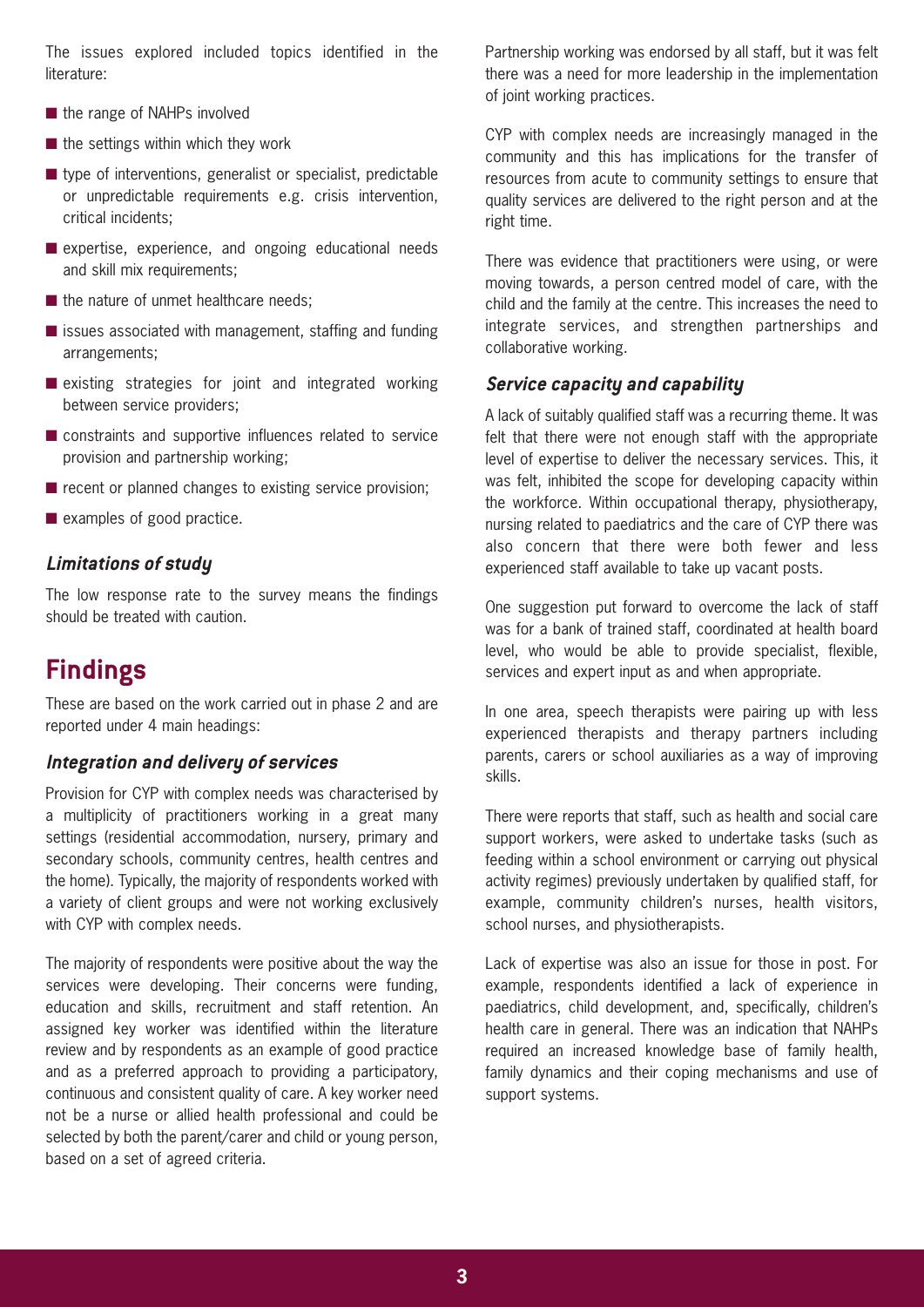Although training to increase knowledge and skills was available, a number of barriers to uptake were identified including finance, funding and "backfill" i.e. covering for staff in training. Concern was also expressed about an increasing trend for individual practitioners to be responsible for their own professional education and updating their skills. It was felt this could contribute to a haphazard model of service delivery.

A well defined competency base was suggested as one route which would develop shared understanding, and increase opportunities for nurses and allied health professionals to be educated/trained together.

It was felt to be critical that health care assistants and support workers, who contribute so much to service provision in this area, have sufficient skills to take on the roles that are delegated to them. This has implications for risk management, clinical governance, quality assurance and staff development

#### **Equity and gaps in service provision**

While there was a broad acceptance of the need to move towards a model of family or child-centred service delivery, practitioners were not confident that the needs of CYP with complex needs in the community were being met, or that the views of this client group were being taken into account, particularly in relation to service planning and implementation. This was particularly true for families in remote and rural areas and those less able to fight for the needs of their child

In general, issues relating to age-appropriate services were highlighted at particular transition points. The "inbetweenagers" i.e. adolescents and young people, were felt to be particularly disadvantaged. Transition arrangements across sectors and between different services were often felt to be at best inconsistent, and at worst, non-existent. Constraints within children's services, and the inappropriateness of adult services, were perceived to be problematic in responding to the complex needs of this particular group of CYP.

A number of funding gaps were identified, for example within respite and palliative care and discharge planning. Anticipatory care for discharge planning highlighted problems related to equipment availability and educational preparation for the carer or family in order to care for the individual child or young person at home (e.g. ventilatory support, oxygen therapy) all of which are essential to a person-centred model of service delivery. While these applied across all health boards they tended to be more pronounced when there was no specialist children's medical facility (hospital or children's ward) nearby.

#### **Communication and information**

The number of practitioners involved with CYP can lead to duplication of record keeping, frustration on the part of families and young people and considerable potential risk in terms of safe case management. Participants suggested that one way of addressing this issue was the use of joint record keeping within and across services, however there was little evidence of shared assessments in use. There was a view that vertical and horizontal transmission of information within professions, between professional groups, and across multiple service providers, could be improved.

Participants stated clearly that it was critical for them to be able to share information effectively both within and across services, in order to provide a "joined-up" approach to service delivery and development. This study suggested progress in some regions and across some services, but there remained inconsistencies. Geographical challenges were evident, although these should not be insurmountable, with increased usage of information technology and electronic data sharing.

### **Conclusions**

Much is already known by service providers about what is needed for CYP with complex needs, and considerable resources are already in place to meet those needs. Nevertheless, we need to know more about the number and needs of this group of service users and their families and a more consistent approach to the delivery of services is required. Special efforts are required to ensure that there is good communication between the wide range of staff involved in delivering these services and that issues associated with equity and service gaps are identified and addressed. Finally, CYP with complex needs need good access to appropriately qualified staff who can provide both routine care and the kind of specialist care that such children need in the community.